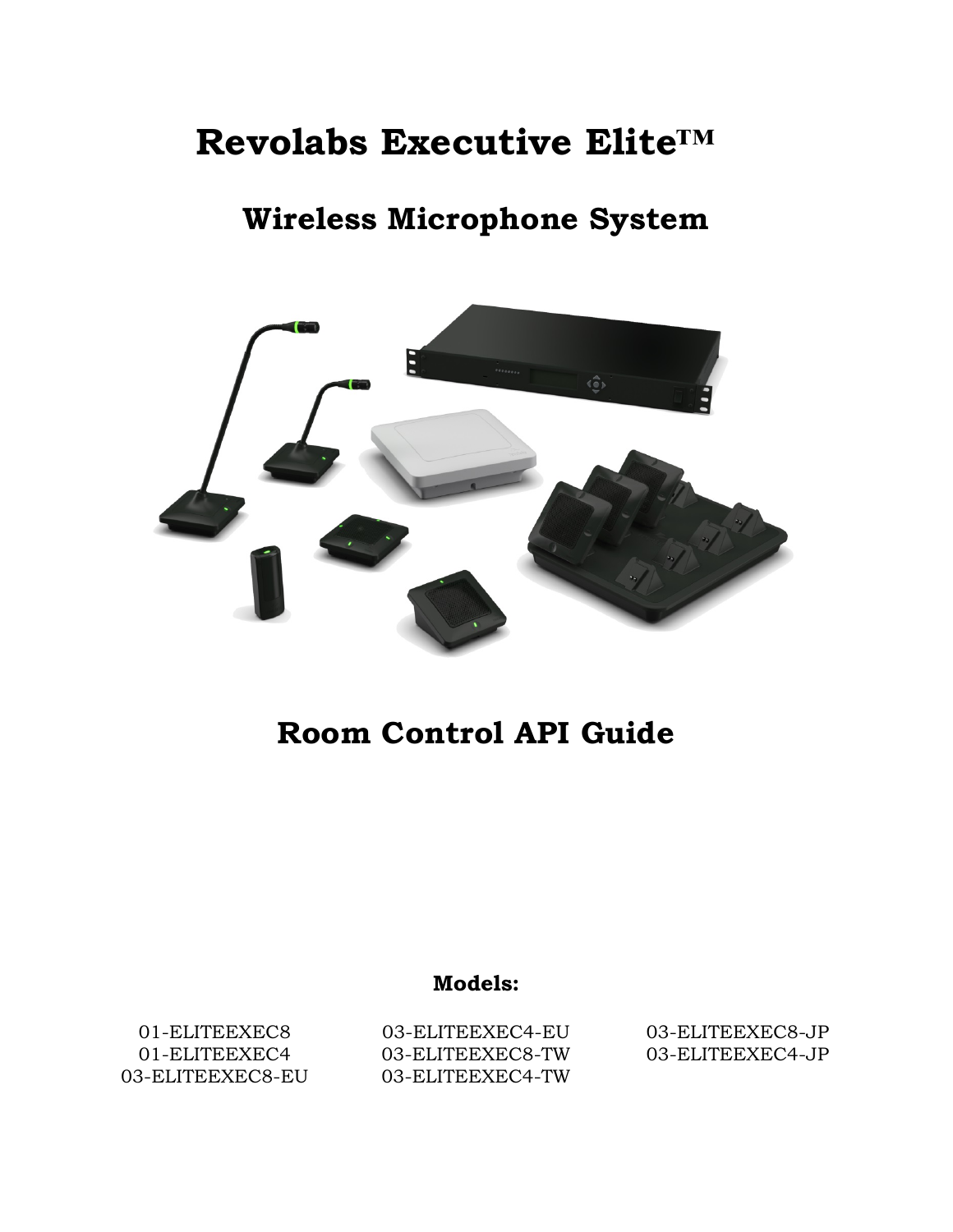© YAMAHA UNIFIED COMMUNICATIONS INC. All rights reserved. No part of this document may be reproduced in any form or by any means without express written permission from Yamaha Unified Communications, Inc. Product specifications are subject to change without notice.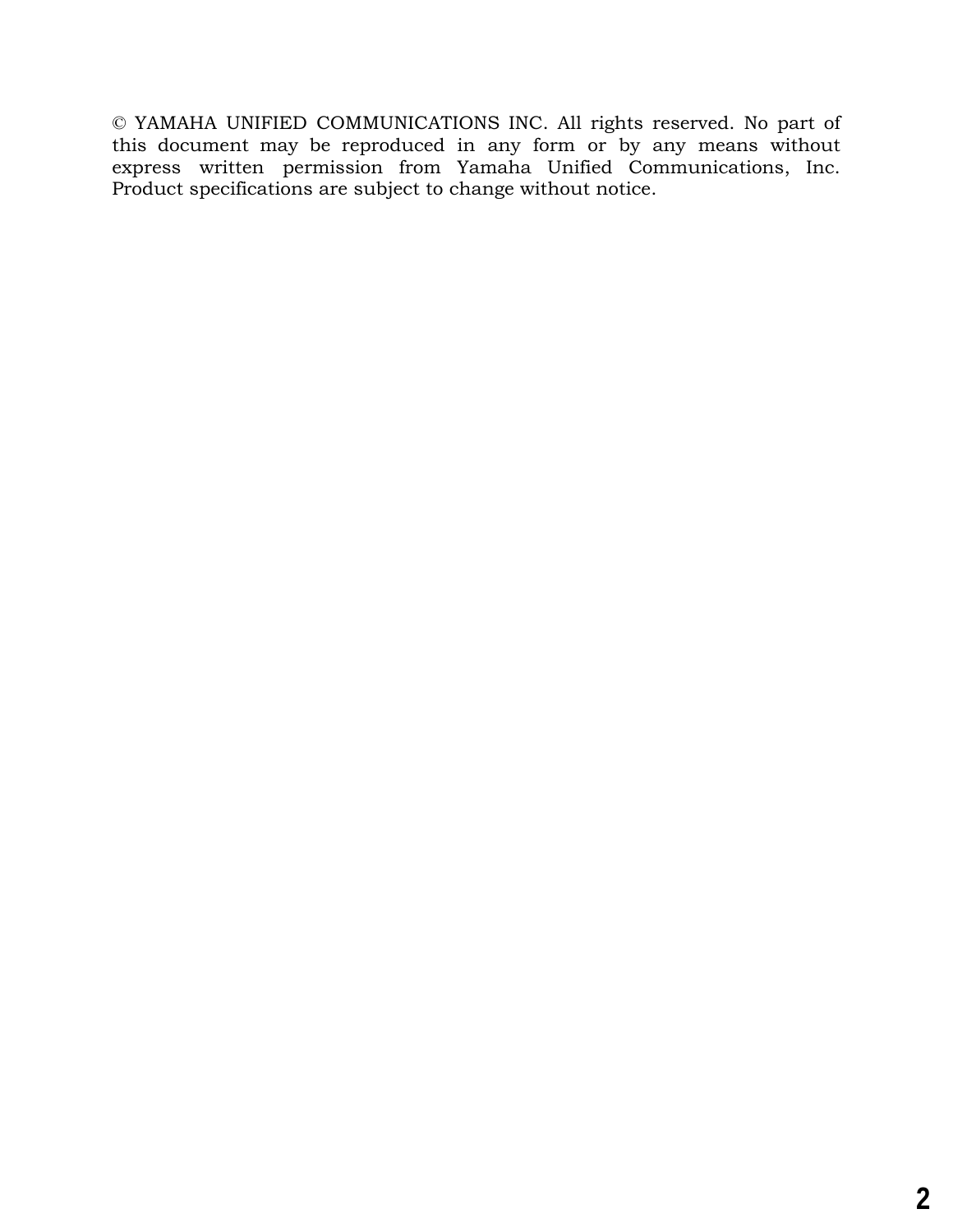### **Contents**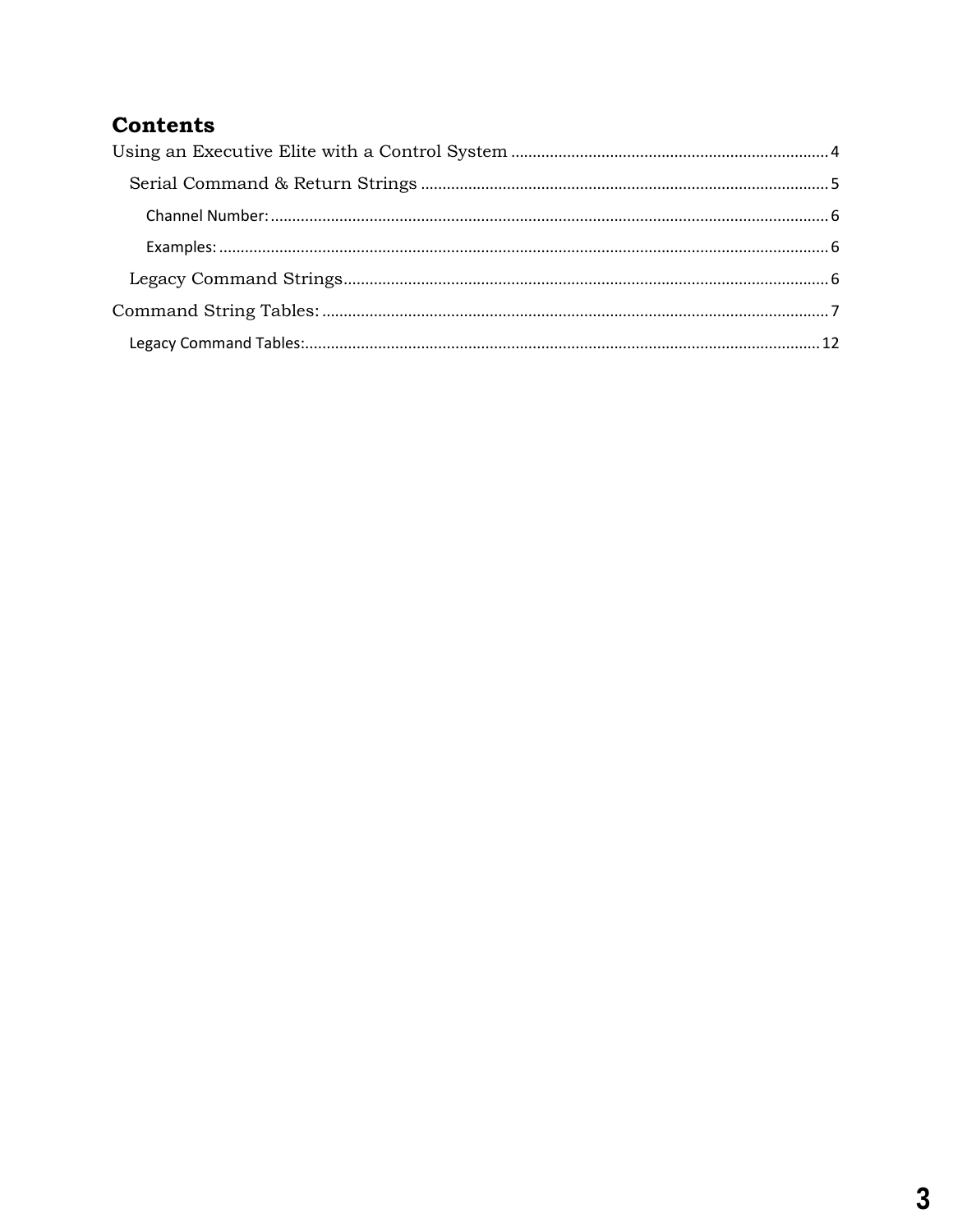### <span id="page-3-0"></span>**Using an Executive Elite with a Control System**

The Executive Elite Base DSP can be monitored and controlled via an external control system. Communication can either be over the serial port of the Executive Elite, or over an IP connection. If several Executive Elite Base DSPs are part of an installation, each requires its own connection to the control system in order to communicate.

To use the control system API the type of external processor and the connection method has to be defined to match the external control system's settings. Open the local Web UI of the Executive Elite system. The External Control Configuration page is accessed by selecting External Control Configuration in the System Management menu. On this page, set the "Processor" field to Control System. Then define the Connection Mode that is being used – Telnet or Serial RS-232.

To use the Executive Elite with a RS-232 serial connection, a serial connection must be established between the DB9 serial port and an external control system. The baud rate configured in the Elite Web UI must match the baud rate of the external control system. The pin-out of the Executive Elite serial port is as follows:



To use an IP connection for the control system, with the Executive Elite being the server, the "Enable Telnet Server" switch on the System Configuration page of has to be set to "On".

Independent on whether a serial connection or an IP connection is being used, Executive Elite supports server mode or client mode for the control interface. Selecting the right mode is required for correct interoperability with the connected control system.

To setup the Executive Elite system in client mode using an IP connection, provide the IP address, port number, user name and password in the web UI to establish the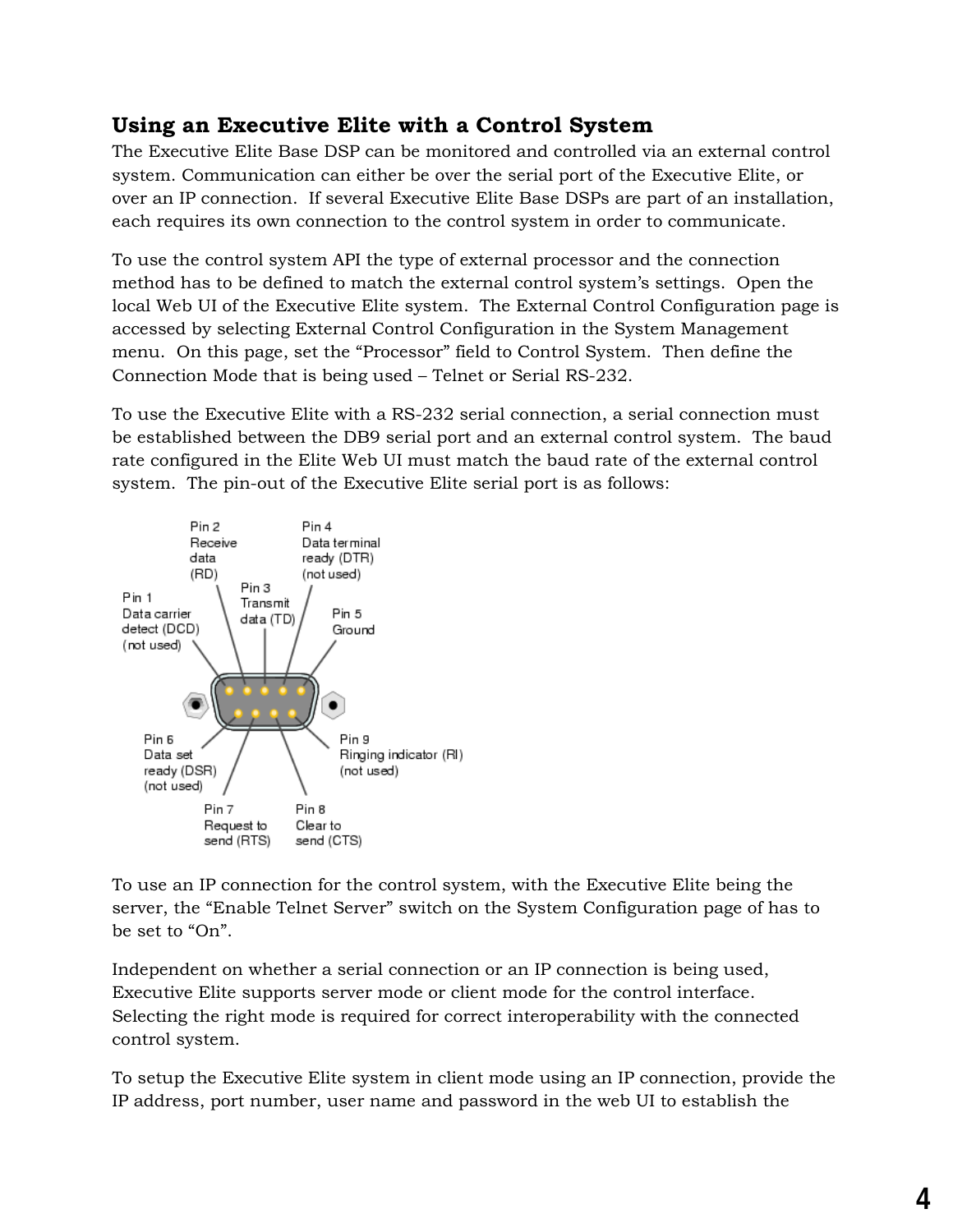connection. Client mode in the executive Elite is persistent, meaning that if the server goes down or the connection is lost for any reason, the Executive Elite will periodically ping the server until the connection is re-established, without requiring a reboot.

If the Executive Elite is the server, only one device can login at a time. The login username is **revolabs** and the password is **elite**, both case sensitive. The port number is the standard Telnet port 23.

The Executive Elite can be configured for external mute on the External Control Configuration page of the local web UI. When external mute is set to On, the Executive Elite base DSP will always pass audio, even when the microphones are muted. In this case it is the responsibility of the installer to ensure that mute is performed in the external component of the installation.

Instead of a Room Control System, the Executive Elite system can receive commands also from a DSP system. In this case select the DSP from the list in the Processor drop-down menu.

**NOTE:** Both a control system and DSP cannot be connected to a Base Station as a serial control processor at the same time. When using a control system and DSP at the same time, DSP control is typically done from the room control system, with the Executive Elite either connected to the DSP or the Room Control System.

#### <span id="page-4-0"></span>**Serial Command & Return Strings**

The Serial Strings of an Executive Elite Base Station begin with the Argument and terminates with a Carriage Return. The Command String structure is as follows:

[<Argument>] <Command> [ch <Channel Number> <Value>] <CR>

The argument is either 'set' or 'get'. While it is used on most commands, there are some command snot using the set and get argument. They are liste din the table below.

If specific microphone channels are affected by the command, the string 'ch' is followed by the microphone channel number, and the value which is sent ('set' command).

All variable changes on any microphone or the Executive Elite Base Station will result in a Return String. A Return String will begin with "val" and terminate with a Carriage Return. Return Strings will be received for every value change that has taken place in the microphones or base station including changes that are a result of a Command String sent to the Executive Elite Base Station, but also for changes initiated from the microphone or the web interface or front panel interface. The Return String structure is as follows:

```
val <Command> ch <Channel Number> <Value> <CR>
```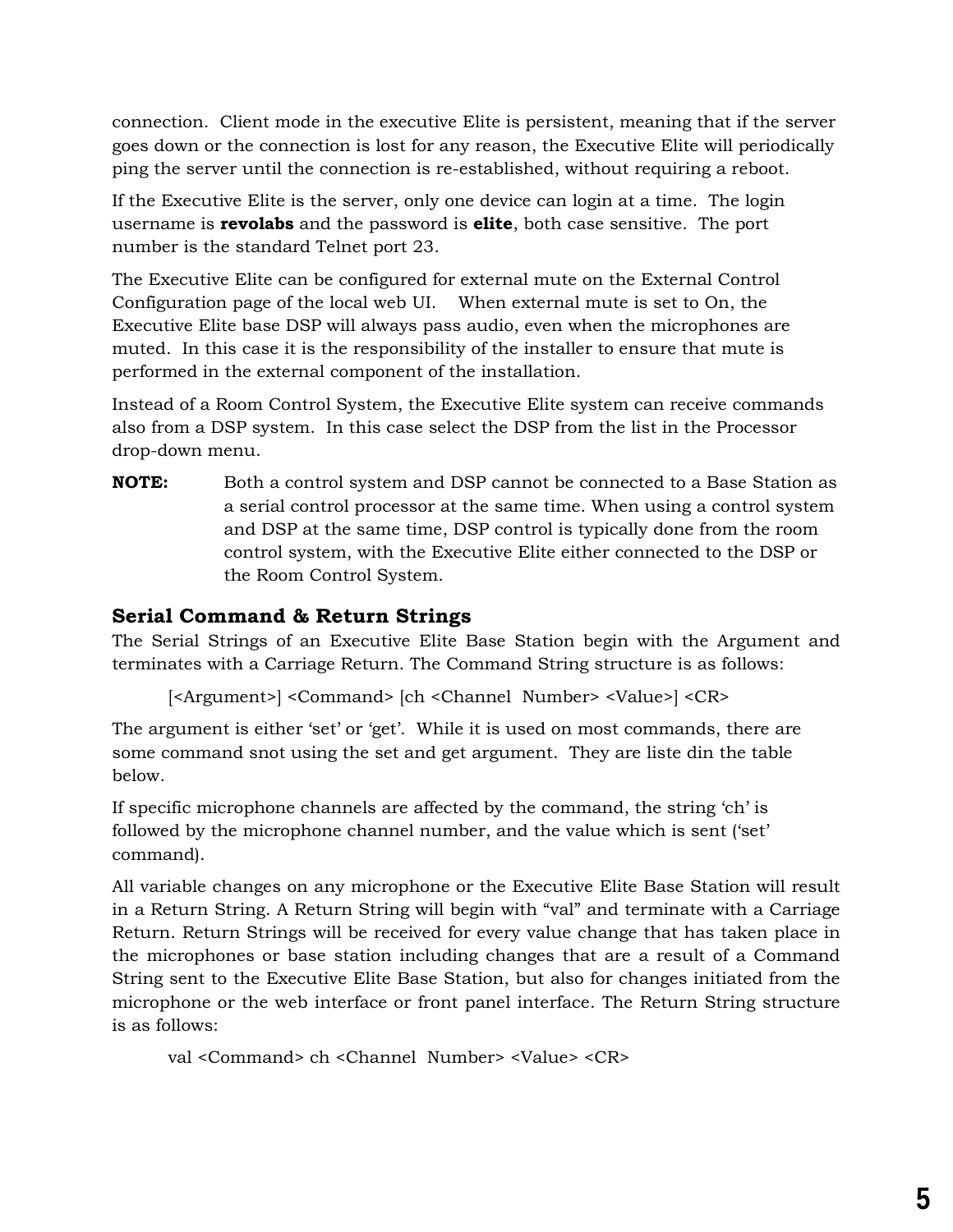#### <span id="page-5-0"></span>**Channel Number:**

The options for the <Channel Number> portion of the serial strings are 1-8 for an Executive Elite 8, and 1-4 for an Executive Elite 4 system, since each Base station can only control up to 8 or 4 microphones, respectively. The <Channel Number> corresponds to the channel number the microphone is paired to in the Executive Elite.

A <Channel Number> of "A" will control all microphones.

#### <span id="page-5-1"></span>**Examples:**

The following string would set microphone channel 3 to be the chairman microphone for its mute group:

Command: *set chairmanmic ch 3 1* Return: *val chairmanmic ch 3 1*

The following strings would turn off all microphones on the Elite: Command: *shutdownmic ch A* Return: *val shutdownmic ch A*

The following strings would retrieve the battery status of microphone 5  $@$  98%: Command: *get batterystatus ch 5* Return: *val batterystatus ch 5 98*

#### <span id="page-5-2"></span>**Legacy Command Strings**

Legacy Commands that were used in the Executive HD have been maintained in the Executive Elite, to allow for Room Control programming using the Executive HD module to be used with Executive Elites. These commands are listed below in the legacy commands section of the tables.

The Command Interface of the Executive Elite has been expanded significantly with additional and new functionality. These new commands will not work with Revolabs Executive HD systems.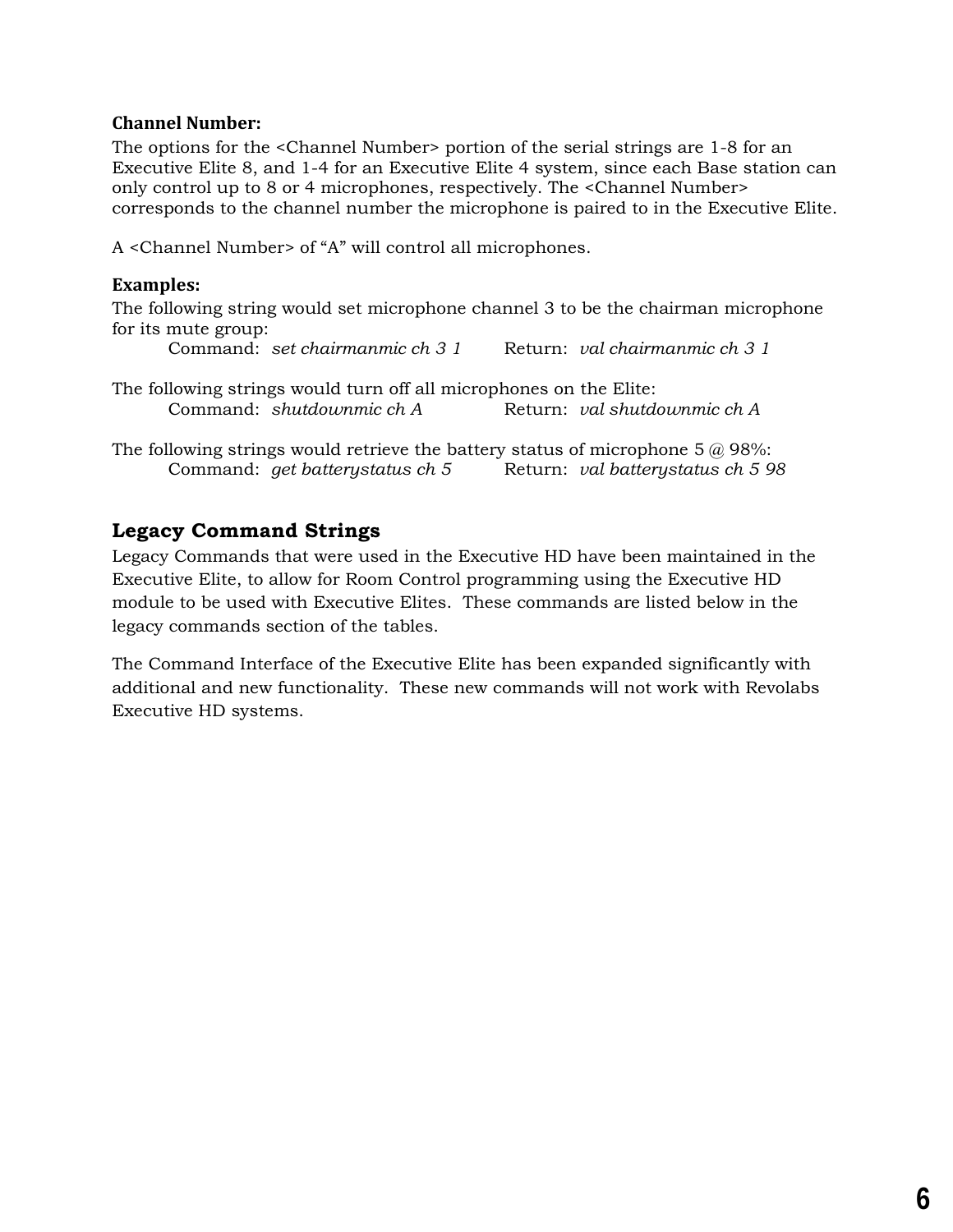## <span id="page-6-0"></span>**Command String Tables:**

| <b>Property/Action</b>   | <b>Command Format</b>                                                                  | <b>Description</b>                                                                                                                                                                                                                                                                                               | Response                                                                               |
|--------------------------|----------------------------------------------------------------------------------------|------------------------------------------------------------------------------------------------------------------------------------------------------------------------------------------------------------------------------------------------------------------------------------------------------------------|----------------------------------------------------------------------------------------|
| addmictogroup            | addmictogroup ch <channel<br>number&gt; <group name=""></group></channel<br>           | Add the given mic into the designated group.                                                                                                                                                                                                                                                                     | addmictogroup ch <channel<br>number&gt; <group name=""></group></channel<br>           |
| antennafwversion         | get antennafwversion                                                                   | Retrieve antenna firmware version.                                                                                                                                                                                                                                                                               | val antennafwversion<br><version></version>                                            |
| antennalinkstatus        | get antennalinkstatus                                                                  | Retrieve the antenna link status,<br>0 - link down, 1 - link is up.                                                                                                                                                                                                                                              | val antennalinkstatus <0/1>                                                            |
| antennamacaddr           | get antennamacaddr                                                                     | Retrieve antenna's MAC address.                                                                                                                                                                                                                                                                                  | val antennamacaddr <mac<br>address&gt;</mac<br>                                        |
| audioquality             | get audioquality                                                                       | Retrieve the audio quality setting,<br>$1 - SD, 2 - HD.$                                                                                                                                                                                                                                                         | val audioquality <1/2>                                                                 |
| audioquality             | set audioquality <1/2>                                                                 | Configure audio quality setting,<br>$1 - SD$ , $2 - HD$ .                                                                                                                                                                                                                                                        | val audioquality <1/2>                                                                 |
| audiosource              | get audiosource                                                                        | Retrieve back channel audio source.                                                                                                                                                                                                                                                                              | val audiosource<br><analog avb=""></analog>                                            |
| audiosource              | set audiosource<br><analog avb=""></analog>                                            | Configure back channel audio source.                                                                                                                                                                                                                                                                             | val audiosource<br><analog avb=""></analog>                                            |
| avbgptpmastermacad<br>dr | get avbgptpmastermacaddr                                                               | Retrieve AVB ptp master mac address.                                                                                                                                                                                                                                                                             | val avbgptpmastermacaddr<br><mac address=""></mac>                                     |
| avbgptpmode              | get avbgptpmode                                                                        | Retrieve AVB ptp mode.                                                                                                                                                                                                                                                                                           | val avbgptpmode <mode></mode>                                                          |
| avblinkstatus            | get avblinkstatus                                                                      | Retrieve AVB link status.                                                                                                                                                                                                                                                                                        | val avblinkstatus <status></status>                                                    |
| avbmacaddr               | get avbmacaddr                                                                         | Retrieve AVB mic address.                                                                                                                                                                                                                                                                                        | val avbmacaddr <mac<br>address&gt;</mac<br>                                            |
| backchannel              | get backchannel                                                                        | Retrieve the back channel setting,<br>$0 - off, 1 - on.$                                                                                                                                                                                                                                                         | val backchannel <0/1>                                                                  |
| backchannel              | set backchannel <0/1>                                                                  | Configure back channel setting,<br>$0 - off, 1 - on.$                                                                                                                                                                                                                                                            | val backchannel <0/1>                                                                  |
| batterystatus            | get batterystatus ch <channel<br>number&gt;</channel<br>                               | Retrieve the given microphone's battery status.                                                                                                                                                                                                                                                                  | get batterystatus ch <channel<br>number&gt; <percentage></percentage></channel<br>     |
| chairmanmic              | get chairmanmic ch <channel<br>number&gt;</channel<br>                                 | Retrieve the given microphone's chairman state,<br>For response, 0 - non-chairman, 1 - chairman.                                                                                                                                                                                                                 | val chairmanmic ch <channel<br>number <math>&lt;0/1</math></channel<br>                |
| chairmanmic              | set chairmanmic ch <channel<br>number <math>&lt;0/1</math></channel<br>                | Configure the given microphone's chairman<br>state, 0 - non-chairman, 1 - chairman.                                                                                                                                                                                                                              | val chairmanmic ch <channel<br>number <math>&lt;0/1</math></channel<br>                |
| chairmanmicgroup         | set chairmanmicgroup ch<br><channel number=""> <group<br>name&gt;</group<br></channel> | Configure a microphone in a certain group to be<br>chairman mic.                                                                                                                                                                                                                                                 | val chairmanmicgroup ch<br><channel number=""> <group<br>name&gt;</group<br></channel> |
| chairmanmicgroup         | get chairmanmicgroup<br><group name=""></group>                                        | Get current chairman mic in the given group.                                                                                                                                                                                                                                                                     | val chairmanmicgroup<br><group name=""> <mic id=""></mic></group>                      |
| chairmanmute             | get chairmanmute ch<br><channel number=""></channel>                                   | Retrieve the given channel's chairman mute<br>state.<br>0 - all unmuted, 1 - members muted,<br>2 - all muted                                                                                                                                                                                                     | val chairmanmute ch<br><channel number=""> &lt;0/1&gt;</channel>                       |
| chairmanmute             | set chairmanmute ch<br><channel number=""> &lt;0/1/2&gt;</channel>                     | Configure the given channel's chairman mute<br>state.<br>0 - all unmuted, 1 - members muted,<br>2 - all muted                                                                                                                                                                                                    | val chairmanmute ch<br><channel number=""> &lt;0/1/2&gt;</channel>                     |
| cloudaccountname         | get cloudaccountname                                                                   | Retrieve cloud account name.                                                                                                                                                                                                                                                                                     | val cloudaccountname<br><account name=""></account>                                    |
| clusterhostlist          | get clusterhostlist                                                                    | Retrieve the list of host IP addresses currently<br>clustered.                                                                                                                                                                                                                                                   | val clusterhostlist <ip 1=""> <ip<br>2 &gt; </ip<br></ip>                              |
| clusterid                | get clusterid                                                                          | Retrieve the cluster id.                                                                                                                                                                                                                                                                                         | val clusterid <id></id>                                                                |
| clusterid                | set clusterid <id></id>                                                                | Configure the cluster id.                                                                                                                                                                                                                                                                                        | val clusterid <id></id>                                                                |
| countryregion            | get countryregion                                                                      | Retrieve system's country/region setting.<br>1 - USA/Canada, 3 - China,<br>4 - Europe,<br>5 - UK,<br>6 - Japan,<br>7 - Australia,<br>9 - Taiwan,<br>10 - Mexico,<br>11 - Argentina,<br>12 - Chile,<br>13 - Brazil,<br>14 - Singapore,<br>16 - Hong Kong, 17 - Indonesia,<br>22 - South Africa,<br>21 - Malaysia, | val countryregion                                                                      |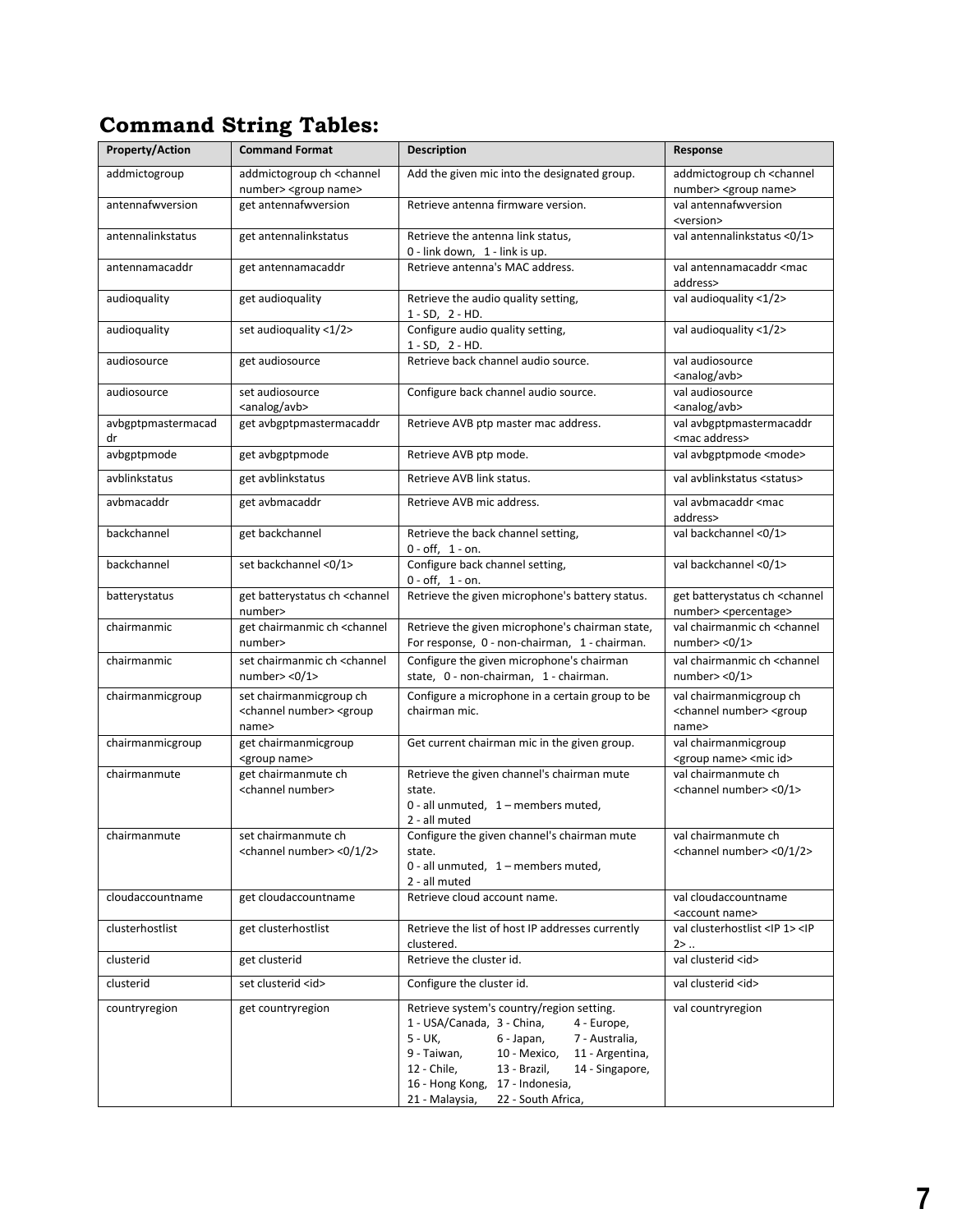| <b>Property/Action</b>      | <b>Command Format</b>                                                                                                                        | <b>Description</b>                                                                                     | Response                                                                                                                                     |
|-----------------------------|----------------------------------------------------------------------------------------------------------------------------------------------|--------------------------------------------------------------------------------------------------------|----------------------------------------------------------------------------------------------------------------------------------------------|
|                             |                                                                                                                                              | 23 - Costa Rica,<br>24 - Venezuela,<br>25 - Middle East                                                |                                                                                                                                              |
| create mutegroup            | create mutegroup <new<br>group name&gt;</new<br>                                                                                             | Create a new mute group.                                                                               | create mutegroup <new<br>group name&gt;</new<br>                                                                                             |
| currentipaddress            | get currentipaddress                                                                                                                         | Retrieve current IP address.                                                                           | val currentipaddress <ip<br>address&gt;</ip<br>                                                                                              |
| currentipdefaultgatew<br>ay | get currentipdefaultgateway                                                                                                                  | Retrieve current default gateway address.                                                              | val currentipdefaultgateway<br><ip gateway=""></ip>                                                                                          |
| currentipdns                | get currentipdns                                                                                                                             | Retrieve current IP DNS address.                                                                       | val currentipdns <ip dns=""></ip>                                                                                                            |
| currentipsubnet             | get currentipsubnet                                                                                                                          | Retrieve current IP subnet.                                                                            | val currentipsubnet <ip<br>subnet&gt;</ip<br>                                                                                                |
| delete mutegroup            | delete mutegroup <group<br>name&gt;</group<br>                                                                                               | Delete an existing group.                                                                              | delete mutegroup <group<br>name&gt;</group<br>                                                                                               |
| deviceid                    | get deviceid ch <channel<br>number&gt;</channel<br>                                                                                          | Retrieve microhone's dect id.                                                                          | val deviceid ch <channel<br>number&gt; <dect id=""></dect></channel<br>                                                                      |
| echo                        | set echo <0/1>                                                                                                                               | Echo the entered command.<br>$0 - off, 1 - on.$                                                        | <no response=""></no>                                                                                                                        |
| enableonlineaccess          | get enableonlineaccess                                                                                                                       | Retrieve online access enable/disabled state,<br>0 - disable, 1 - enable.                              | val enableonlineaccess <0/1>                                                                                                                 |
| enableonlineaccess          | set enableonlineaccess <0/1>                                                                                                                 | Configure enable/disable online access.<br>0 - disable, 1 - enable.                                    | val enableonlineaccess <0/1>                                                                                                                 |
| eq                          | get eq ch <channel number=""></channel>                                                                                                      | Retrieve the four EQ values associated with the<br>given channel.                                      | get eq ch <channel number=""><br/><math>&lt;</math>eq1&gt;<math>&lt;</math>eq2&gt;<math>&lt;</math>eq3&gt;<math>&lt;</math>eq4&gt;</channel> |
| eq                          | set eq ch <channel number=""><br/><math>&lt;</math>eq1&gt;<math>&lt;</math>eq2&gt;<math>&lt;</math>eq3&gt;<math>&lt;</math>eq4&gt;</channel> | Configure the four EQ values associated with the<br>given channel,<br>EQ range -10 to 10 db.           | val eq ch <channel number=""><br/><math>&lt;</math>eq1&gt;<math>&lt;</math>eq2&gt;<math>&lt;</math>eq3&gt;<math>&lt;</math>eq4&gt;</channel> |
| groupbyindex                | get groupbyindex <index<br>number&gt;</index<br>                                                                                             | Retrieve the group name by index                                                                       | val groupbyindex <channel<br>number&gt; <group name=""></group></channel<br>                                                                 |
| groupcount                  | get groupcount                                                                                                                               | Retrieve the group count.                                                                              | val groupcount <group<br>count&gt;</group<br>                                                                                                |
| groupmutetype               | get groupmutetype <group<br>name&gt;</group<br>                                                                                              | Retrieve group mute type,<br>0 - Individual mute, 1 - Tabletop mute,<br>2 - Push to talk.              | val groupmutetype <group<br>name&gt; &lt;0/1/2&gt;</group<br>                                                                                |
| groupmutetype               | set groupmutetype <group<br>name&gt; &lt;0/1/2&gt;</group<br>                                                                                | Configure group mute type,<br>0 - Individual mute, 1 - Tabletop mute,<br>2 - Push to talk.             | val groupmutetype <group<br>name&gt; &lt;0/1/2&gt;</group<br>                                                                                |
| groupstandbymode            | get groupstandbymode<br><groupname></groupname>                                                                                              | Retrieve group's standby mode state.                                                                   | val groupstandbymode<br><groupname> &lt;0/1&gt;</groupname>                                                                                  |
| groupstandbymode            | set groupstandbymode<br><groupname> &lt;0/1/2&gt;</groupname>                                                                                | Set group standby mode,<br>1 - Enter standby, 0 - leave standby, 2 - toggle.                           | val groupstandbymode<br>default 1                                                                                                            |
| hipassfilter                | get hipassfilter ch <chanel<br>number&gt;</chanel<br>                                                                                        | Retrieve the high pass filter value configured for<br>given channel.                                   | val hipassfilter ch <chanel<br>number&gt;<br/>&lt;0/110/140/175/220&gt;</chanel<br>                                                          |
| hipassfilter                | set hipassfilter ch <channel<br>number&gt;<br/>&lt;0/110/140/175/220&gt;</channel<br>                                                        | Configure the high pass filter value for a given<br>channel.                                           | val hipassfilter ch <chanel<br>number&gt;<br/>&lt;0/110/140/175/220&gt;</chanel<br>                                                          |
| ipdhcp                      | get ipdhcp                                                                                                                                   | Retrieve the DHCP enable/disable state.<br>0 - disabled, 1 - enabled.                                  | val ipdhcp <0/1>                                                                                                                             |
| ipntp                       | get ipntp                                                                                                                                    | Retrieve the currently configured NTP servers.                                                         | get ipntp <server1><br/><server2></server2></server1>                                                                                        |
| language                    | get language                                                                                                                                 | Retrieve the language code.<br>EN - English, FR - French, GE - German                                  | val language <language<br>code&gt;</language<br>                                                                                             |
| language                    | set language <en fr="" ge=""></en>                                                                                                           | Configure the language code.<br>EN - English, FR - French, GE - German                                 | val language <language<br>code&gt;</language<br>                                                                                             |
| legacymode                  | get legacymode                                                                                                                               | Retrieve the legacy mode setting value.<br>0 - Legacy mode off, 1 - Legacy mode on                     | val legacymode <0/1>                                                                                                                         |
| legacymode                  | set legacymode <0/1>                                                                                                                         | Configure the legacy mode.<br>0 - Legacy mode off, 1 - Legacy mode on                                  | val legacymode <0/1>                                                                                                                         |
| logmask                     | get logmask                                                                                                                                  | Retrieve the debug log level, minimum severity,<br>$0$ - debug, $1$ - warning, $2$ - error, $3$ - off. | val logmask <0/1/2/3>                                                                                                                        |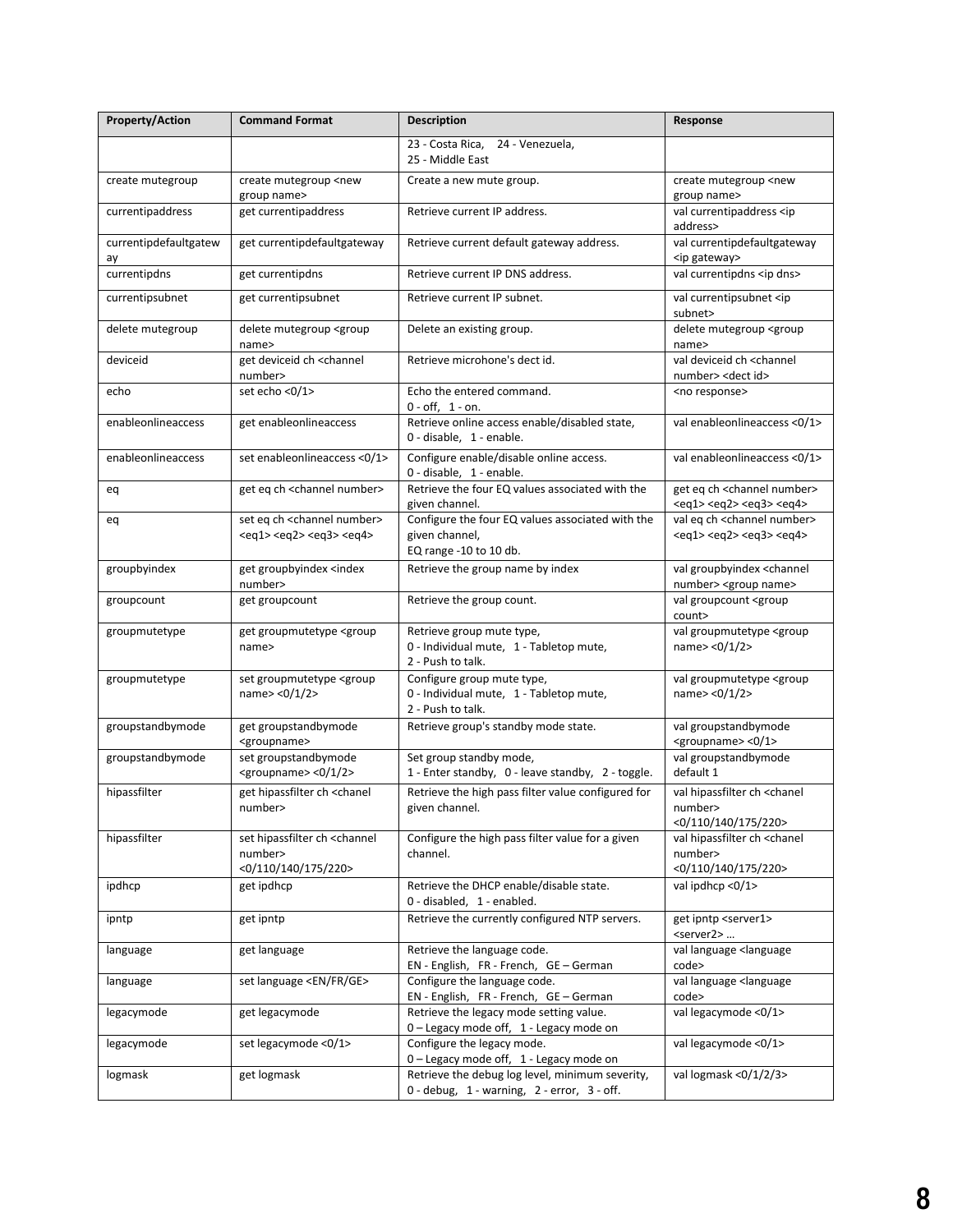| <b>Property/Action</b> | <b>Command Format</b>                                                                 | <b>Description</b>                                                                                                                                                                                     | Response                                                                                                                  |
|------------------------|---------------------------------------------------------------------------------------|--------------------------------------------------------------------------------------------------------------------------------------------------------------------------------------------------------|---------------------------------------------------------------------------------------------------------------------------|
| logmask                | set logmask <0/1/2/3>                                                                 | Configure the debug log level, minimum severity,<br>$0$ - debug, $1$ - warning, $2$ - error, $3$ - off.                                                                                                | val logmask <0/1/2/3>                                                                                                     |
| lopassfilter           | set lopassfilter ch <channel<br>number&gt;<br/>&lt;0/12000/8000/4000&gt;</channel<br> | Configure the low pass filter value for a given<br>channel.                                                                                                                                            | val lopassfilter ch <chanel<br>number&gt;<br/>&lt;0/12000/8000/4000&gt;</chanel<br>                                       |
| lopassfilter           | get lopassfilter ch <chanel<br>number&gt;</chanel<br>                                 | Retrieve the low pass filter value configured for<br>given channel.                                                                                                                                    | val lopassfilter ch <chanel<br>number&gt;<br/>&lt;0/12000/8000/4000&gt;</chanel<br>                                       |
| macaddr                | get macaddr                                                                           | Retrieve system's MAC address.                                                                                                                                                                         | val macaddr <mac address=""></mac>                                                                                        |
| mastermutemicgroup     | get mastermutemicgroup<br><group name=""></group>                                     | Retrieve the given group's master mute state,<br>0 - unmute, 1 - muted.                                                                                                                                | val mastermutemicgroup<br><group name=""> &lt;0/1&gt;</group>                                                             |
| mastermutemicgroup     | set mastermutemicgroup<br><group name=""> &lt;0/1&gt;</group>                         | Configure the given group's master mute state,<br>0 - unmute, 1 - muted.                                                                                                                               | val mastermutemicgroup<br><group name=""> &lt;0/1&gt;</group>                                                             |
| rename mutegroup       | rename mutegroup <source<br>group&gt; <target group=""></target></source<br>          | Rename the given source group.                                                                                                                                                                         | rename mutegroup <source<br>group&gt; <target group=""></target></source<br>                                              |
| micgain                | set micgain ch <channel<br>number&gt; <gain value=""></gain></channel<br>             | Set gain value in db,<br>channel number 1-8 or A.                                                                                                                                                      | val micgain ch <channel<br>number&gt; <gain value=""></gain></channel<br>                                                 |
| micgain                | get micgain ch <channel<br>number&gt;</channel<br>                                    | Get gain value in db,<br>channel number 1-8 or A.                                                                                                                                                      | val micgain ch <channel<br>number&gt; <gain value=""></gain></channel<br>                                                 |
| micgroup               | get micgroup ch <channel<br>number&gt;</channel<br>                                   | Retrieve the group name to which the given mic<br>belongs.                                                                                                                                             | val micgroup ch <channel<br>number&gt; <group name=""></group></channel<br>                                               |
| micstandbymode         | get micstandbymode ch<br><channel number=""></channel>                                | Retrieve mic standby status,<br>channel number 1-8 or A                                                                                                                                                | val micstandbymode ch<br><channel number=""> &lt;0/1&gt;</channel>                                                        |
| micstandbymode         | set micstandbymode ch<br><channel number=""> &lt;0/1/2&gt;</channel>                  | Set mic into standby mode,<br>1 - Enter standby, 0 - leave standby, 2 - toggle.                                                                                                                        | val micstandbymode ch<br><channel number=""> &lt;0/1&gt;</channel>                                                        |
| micstatus              | get micstatus ch <channel<br>number&gt;</channel<br>                                  | Retrieve the given microphone's current status,<br>$0 - off$ ,<br>2 - standby,<br>$1 - on$ ,<br>3 - charging,<br>4 - out of range, 5 - not paired,<br>6 - pairing,<br>7 - unpairing,<br>$8 -$ updating | val micstatus ch <channel<br>number&gt; <status></status></channel<br>                                                    |
| mictype                | get mictype ch <channel<br>number&gt;</channel<br>                                    | Retrieve the given's microphone's type.<br>0 - Wearable, 1 - Omni,<br>2 - Directional,<br>$3 - XLR$ ,<br>4 - Mini XLR, 5 - Gooseneck,<br>10 - Handheld, 11 - unknown                                   | val mictype ch <channel<br>number&gt; <type></type></channel<br>                                                          |
| micversion             | get micversion ch <channel<br>number&gt;</channel<br>                                 | Retrieve mic software version.                                                                                                                                                                         | val micversion <channel<br>number&gt; <version number=""></version></channel<br>                                          |
| mutestatus             | get mutestatus ch <channel<br>number&gt;</channel<br>                                 | Retrieve the mic mute status, value is a comma<br>delimited string:<br><mute>,<mute type="">,<mute lock=""></mute></mute></mute>                                                                       | val mutestatus ch <channel<br>number&gt;<br/><mute>,<mute type="">,<mute<br>lock&gt;</mute<br></mute></mute></channel<br> |
| onlineregstate         | get onlineregstate                                                                    | Retrieve online registration state,<br>0 - unregistered, 1 -registered,<br>2 - Do not remind me.                                                                                                       | val onlineregstate <state></state>                                                                                        |
| regnotify              | Regnotify                                                                             | Register to listen to system notifications.                                                                                                                                                            | regnotify                                                                                                                 |
| outputgain             | get outputgain ch <channel<br>number&gt;</channel<br>                                 | Retrieve the given channel's output gain.                                                                                                                                                              | val outputgain ch <channel<br>number&gt; <output gain=""></output></channel<br>                                           |
| outputgain             | set outputgain ch <channel<br>number&gt; <output gain=""></output></channel<br>       | Configure the given channel's output gain,<br>output gain range -20 to 5 db                                                                                                                            | val outputgain ch <channel<br>number&gt; <output gain=""></output></channel<br>                                           |
| outputlevel            | get outputlevel ch <channel<br>number&gt;</channel<br>                                | Retrieve the channel output level,<br>channel number 1/2//8/A,<br>value 0 - mic level, 1 - line level.                                                                                                 | val outputlevel ch <channel<br>number&gt; &lt;0/1&gt;</channel<br>                                                        |
| outputlevel            | set outputlevel ch <channel><br/><value></value></channel>                            | Configure the given channel's output level,<br>channel number 1/2//8/A,<br>value 0 - mic level, 1 - line level                                                                                         | val outputlevel ch <channel<br>number <math>&lt;0/1&gt;</math></channel<br>                                               |
| preampgain             | get preampgain ch <channel<br>number&gt;</channel<br>                                 | Retrieve the given channel's preamp gain.                                                                                                                                                              | val preampgain ch <channel<br>number&gt; <preamp gain=""></preamp></channel<br>                                           |
| preampgain             | set preampgain ch <channel<br>number&gt; <preamp gain=""></preamp></channel<br>       | Configure the given channel's preamp gain,<br>preamp gain range -20 to 0 db.                                                                                                                           | val preampgain ch <channel<br>number&gt; <preamp gain=""></preamp></channel<br>                                           |
| productname            | get productname                                                                       | Retrieve the product name.                                                                                                                                                                             | val productname <product<br>name&gt;</product<br>                                                                         |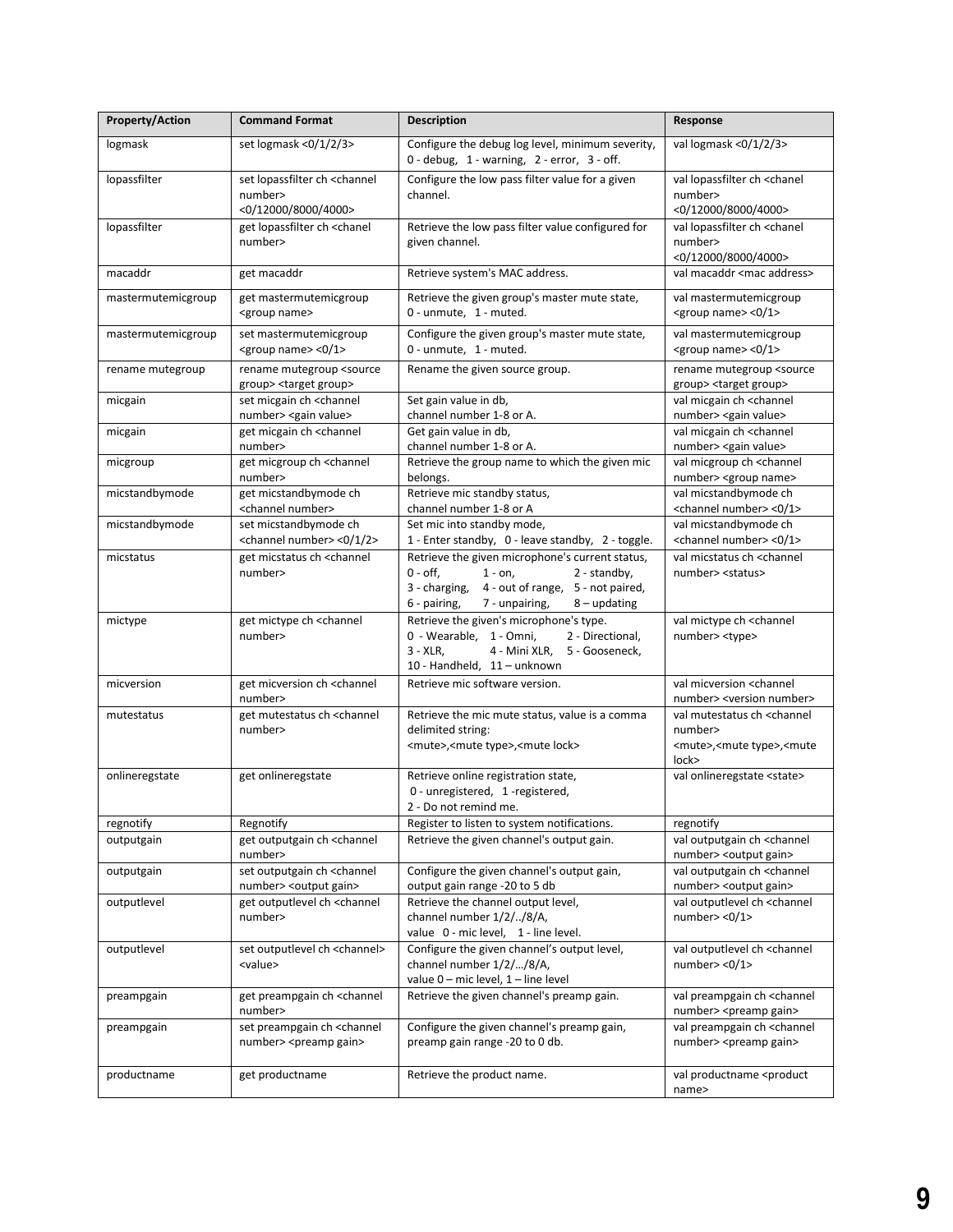| <b>Property/Action</b> | <b>Command Format</b>                                                                                                                            | <b>Description</b>                                                                                                                                  | Response                                                      |
|------------------------|--------------------------------------------------------------------------------------------------------------------------------------------------|-----------------------------------------------------------------------------------------------------------------------------------------------------|---------------------------------------------------------------|
| pushtotalk             | get pushtotalk <group name=""></group>                                                                                                           | Retrieve group push to talk setting value,                                                                                                          | val pushtotalk <group name=""></group>                        |
| pushtotalk             | set pushtotalk <group name=""></group>                                                                                                           | 1 - push to talk set, 0 - not set.<br>Configure group push to talk setting,                                                                         | <0/1><br>val pushtotalk <group name=""></group>               |
|                        | <0/1/2>                                                                                                                                          | 1 - push to talk set, 0 - not set, 2 - toggle.                                                                                                      | <0/1/2>                                                       |
| pushtotalkmic          | get pushtotalkmic ch                                                                                                                             | Retrieve microphone's push to talk state.                                                                                                           | val pushtotalkmic ch                                          |
|                        | <channel number=""></channel>                                                                                                                    | 1 - push to talk set, 0 - not set.                                                                                                                  | <channel> &lt;0/1&gt;</channel>                               |
| regnotify              | regnotify                                                                                                                                        | Enables system notification                                                                                                                         |                                                               |
| removemicfromgroup     | removemicfromgroup ch                                                                                                                            | Remove the given mic from the designated                                                                                                            | removemicfromgroup ch                                         |
|                        | <channel number=""> <group<br>name&gt;</group<br></channel>                                                                                      | group.                                                                                                                                              | <channel number=""> <group<br>name&gt;</group<br></channel>   |
| restart                | set restart ch <channel< td=""><td>Restart the given channel, if channel A is</td><td>val restart ch <channel< td=""></channel<></td></channel<> | Restart the given channel, if channel A is                                                                                                          | val restart ch <channel< td=""></channel<>                    |
|                        | number>                                                                                                                                          | specified, restart all mics.                                                                                                                        | number>                                                       |
| restart                | set restart <component></component>                                                                                                              | Restart the specified component,                                                                                                                    | val restart <component></component>                           |
|                        |                                                                                                                                                  | all - all devices, AR - antenna receiver,<br>base - base receiver.                                                                                  |                                                               |
| rfautoscaling          | get rfautoscaling                                                                                                                                | Retrieve the RF auto scaling setting value,                                                                                                         | val rfautoscaling <0/1>                                       |
|                        |                                                                                                                                                  | $0 - off, 1 - on.$                                                                                                                                  |                                                               |
| rfautoscaling          | set rfautoscaling <0/1>                                                                                                                          | Configure the RF auto scaling setting,<br>$0 - off, 1 - on.$                                                                                        | val rfautoscaling <0/1>                                       |
| rfpowerlevel           | get rfpowerlevel                                                                                                                                 | Retrieve RF power level.                                                                                                                            | val rfpowerlevel <2/3//6>                                     |
|                        |                                                                                                                                                  | $2 = (0 - 20 \text{ ft}), 3 = (10 - 40 \text{ ft}), 4 = (30 - 75 \text{ ft}),$                                                                      |                                                               |
|                        |                                                                                                                                                  | $5 = (50 - 150 \text{ ft})$ , $6 = (100 - 300 \text{ ft})$                                                                                          |                                                               |
| rfpowerlevel           | set rfpowerlevel <2/3//6>                                                                                                                        | Configure RF power level.                                                                                                                           | val rfpowerlevel <2/3//6>                                     |
|                        |                                                                                                                                                  | $2 = (0 - 20 \text{ ft})$ , $3 = (10 - 40 \text{ ft})$ , $4 = (30 - 75 \text{ ft})$ ,<br>$5 = (50 - 150 \text{ ft})$ , $6 = (100 - 300 \text{ ft})$ |                                                               |
| serialnumber           | get serialnumber                                                                                                                                 | Retrieve component serial number.                                                                                                                   | val serialnumber base <serial< td=""></serial<>               |
|                        | <base antenna=""/>                                                                                                                               |                                                                                                                                                     | number>                                                       |
| shutdownmic            | shutdownmic ch <channel< td=""><td>Power the microphone off.</td><td>shutdownmic ch <channel< td=""></channel<></td></channel<>                  | Power the microphone off.                                                                                                                           | shutdownmic ch <channel< td=""></channel<>                    |
|                        | number>                                                                                                                                          |                                                                                                                                                     | number>                                                       |
| startupunmutegroup     | get startupunmutegroup                                                                                                                           | Retrieve given group's unmute at startup state,                                                                                                     | val startupunmutegroup                                        |
|                        | <group name=""></group>                                                                                                                          | 0 - mute at startup, 1 - unmute at startup.                                                                                                         | <group name=""> &lt;0/1&gt;</group>                           |
| startupunmutegroup     | set startupunmutegroup                                                                                                                           | Configure given group's unmute at startup state,                                                                                                    | val startupunmutegroup                                        |
|                        | <group name=""> &lt;0/1&gt;</group>                                                                                                              | 0 - mute at startup, 1 - unmute at startup.                                                                                                         | <group name=""> &lt;0/1&gt;</group>                           |
|                        |                                                                                                                                                  |                                                                                                                                                     |                                                               |
| systemclockmode        | get systemclockmode                                                                                                                              | Retrieve system clock mode,<br>0 - Internal, 1 - External, 2 - Auto.                                                                                | val systemclockmode<br><0/1/2>                                |
| systemclockmode        | set systemclockmode                                                                                                                              | Configure system clock mode,                                                                                                                        | val systemclockmode                                           |
|                        | <0/1/2>                                                                                                                                          | 0 - Internal, 1 - External, 2 - Auto.                                                                                                               | <0/1/2>                                                       |
| systemclocksource      | get systemclocksource                                                                                                                            | Retrive system clock source,                                                                                                                        | val systemclocksource                                         |
| systemclocksource      | set systemclocksource                                                                                                                            | 0 - local, 1 - Sync bus, 2 - Avb.<br>Configure system clock source,                                                                                 | <0/1/2>                                                       |
|                        | <0/1/2>                                                                                                                                          | 0 - local, 1 - Sync bus, 2 - Avb.                                                                                                                   | val systemclocksource<br><0/1/2>                              |
| systemclockstatus      | get systemclockstatus                                                                                                                            | Retrieve system clock status.                                                                                                                       | val systemclockstatus <0/1>                                   |
|                        |                                                                                                                                                  | 0 - no system clock, 1- system clock                                                                                                                |                                                               |
| systemname             | get systemname                                                                                                                                   | Retrieve system name.                                                                                                                               | val systemname <name></name>                                  |
| tabletopmutegroup      | get tabletopmutegroup                                                                                                                            | Retrieve the given group's tabletop mute state,                                                                                                     | val tabletopmutegroup                                         |
| tabletopmutegroup      | <group name=""><br/>set tabletopmutegroup</group>                                                                                                | 0 - not tabletop mute, 1 - tabletop mute.<br>Configure the given group's tabletop mute state,                                                       | <group name=""> &lt;0/1&gt;<br/>val tabletopmutegroup</group> |
|                        | <group name=""> &lt;0/1&gt;</group>                                                                                                              | 0 - not tabletop mute, 1 - tabletop mute.                                                                                                           | <group name=""> &lt;0/1&gt;</group>                           |
| usbipaddr              | get usbipaddr                                                                                                                                    | Retrieve the USB ethernet interface IP address.                                                                                                     | val usbipaddr <ip address=""></ip>                            |
| version                | get version                                                                                                                                      | Retrieve the system bundle version.                                                                                                                 | get version <version></version>                               |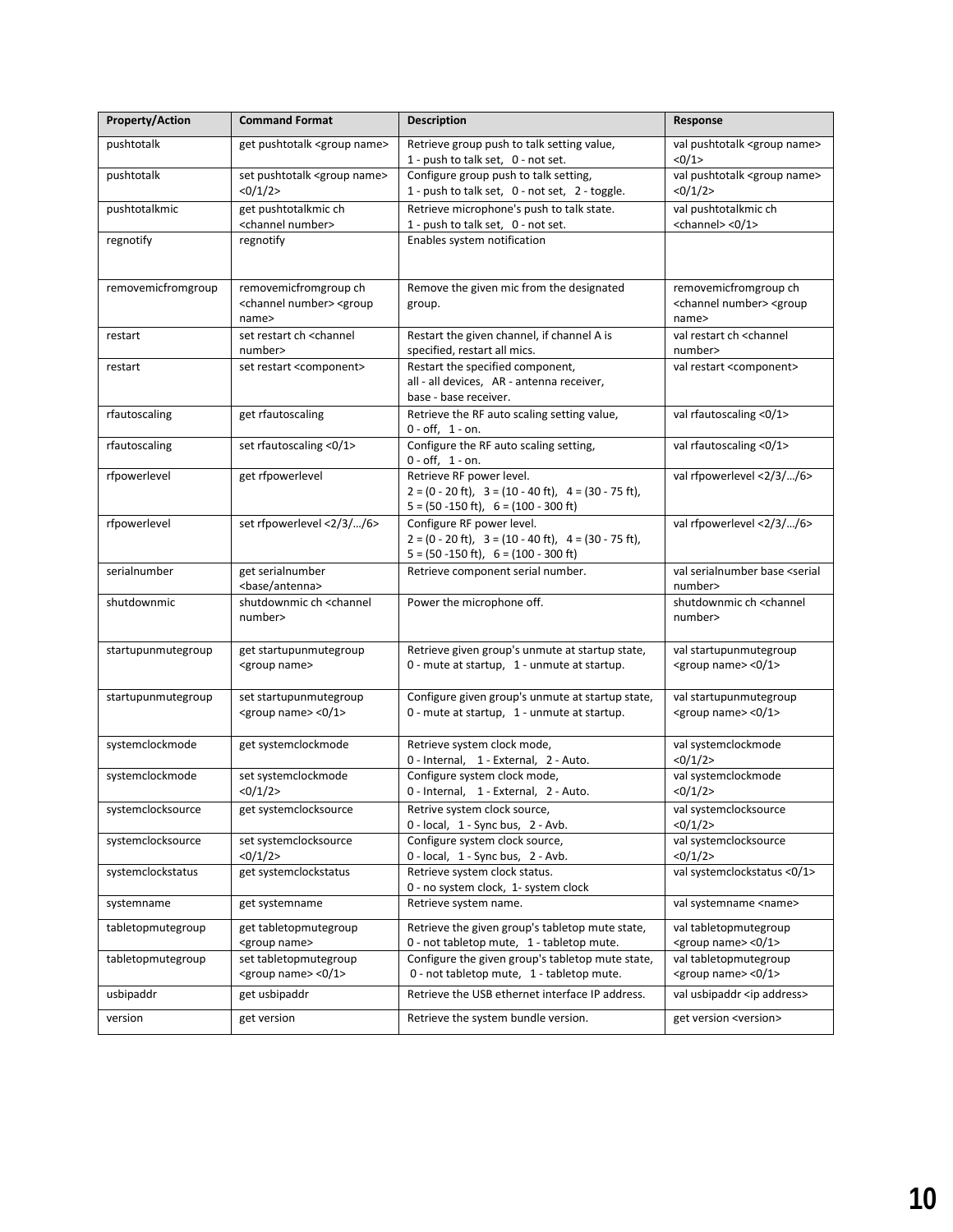The command 'regnotify' listed above will turn on notifications. The following table lists the notifications sent by the system.

| <b>Notifications</b>                   | <b>Notification Format</b>                                                                                                                            | <b>Description</b>                                                                                                                                                                                                                                                              |  |
|----------------------------------------|-------------------------------------------------------------------------------------------------------------------------------------------------------|---------------------------------------------------------------------------------------------------------------------------------------------------------------------------------------------------------------------------------------------------------------------------------|--|
| mute_group_change                      | notify mute_group_change <group name=""><br/><action></action></group>                                                                                | Notify client that changes that affect a given group<br>have occurred. Actions include 'add' - add, 'del' -<br>delete, 'ren' - rename.                                                                                                                                          |  |
| mute_group_member_change               | notify mute_group_member_change<br><group name=""> bid <box id=""> active &lt;0/1&gt; type<br/><type> index <mic index=""></mic></type></box></group> | Notify client that a mic has changed its group.                                                                                                                                                                                                                                 |  |
| mute_group_mute_type_change            | notify mute_group_mute_type_change<br><group name=""> <mute type=""></mute></group>                                                                   | Notify client that the given mute group's mute type<br>has changed,<br>0 - Individual mute, 1 - Tabletop mute,<br>2 - Push to talk.                                                                                                                                             |  |
| property_change_audio_quality          | notify property_change_audio_quality<br><1/2>                                                                                                         | Notify client that the audio quality setting has<br>changed,<br>$1 - SD$ , $2 - HD$ .                                                                                                                                                                                           |  |
| property_change_back_channel_<br>audio | notify property_change_back_channel_audio<br><0/1>                                                                                                    | Notify client that the audio back channel setting is<br>changed,<br>0 - no back channel, 1 - back channel on.                                                                                                                                                                   |  |
| property_change_eq_ <eqx></eqx>        | notify property_change_eq_ <eqx><br/>ch<channel number=""> <value></value></channel></eqx>                                                            | Notify client the given channel's eq value changed,<br><eqx> - X can be 1/2/3/4, and <value> will range from<br/><math>-10</math> db to <math>+10</math> db.</value></eqx>                                                                                                      |  |
| property_change_gain                   | notify property_change_gain<br>ch <channel number=""> <gain></gain></channel>                                                                         | Notify client the given microphone's input gain<br>changed, gain value range from -20 to 0 db.                                                                                                                                                                                  |  |
| property_change_hipass_filter          | notify property_change_hipass_filter<br>ch <channel number=""> <frequency></frequency></channel>                                                      | Notify client the given channel's high pass filter value<br>changed, possible frequency values include 0, 110,<br>140, 175 and 220 Hz.                                                                                                                                          |  |
| property_change_legacy_mode            | notify property_change_legacy_mode<br><0/1>                                                                                                           | Notify client that the legacy mode has changed,<br>0 - legacy off, 1 - legacy on.                                                                                                                                                                                               |  |
| property_change_lock                   | notify property_change_lock ch <channel<br>number&gt; &lt;0/1&gt;</channel<br>                                                                        | Notify client the given microphone's mute lock<br>changed,<br>0 - unlocked, 1 - locked.                                                                                                                                                                                         |  |
| property_change_lowpass_filter         | notify property_change_lowpass_filter<br>ch <channel number=""> <frequency></frequency></channel>                                                     | Notify client the given channel's low pass filter value<br>changed, possible frequency values include 0, 12000,<br>8000, and 4000 Hz.                                                                                                                                           |  |
| property_change_output_level           | notify property_change_output_level<br>ch <channel number=""> &lt;0/1&gt;</channel>                                                                   | Notify client the given channel's output level changed,<br>0 - mic, 1 - line.                                                                                                                                                                                                   |  |
| property change output gain            | notify property_change_output_gain ch1-4                                                                                                              | Notify client the given channel's output gain changed,<br>gain value<br>range from -20 db to 5db.                                                                                                                                                                               |  |
| property_change_rf_auto_scaling        | notify property_change_rf_auto_scaling<br><0/1>                                                                                                       | Notify client that the RF auto scaling setting is<br>changed,<br>$0 - off, 1 - on.$                                                                                                                                                                                             |  |
| property_change_rf_power               | notify property change rf power <value></value>                                                                                                       | Notify client the RF power setting is changed,<br>$2 = (0 - 20$ ft), $3 = (10 - 40)$ ft), $4 = (30 - 75)$ ft),<br>$5 = (50 - 150 \text{ ft})$ , $6 = (100 - 300 \text{ ft})$                                                                                                    |  |
| property change system name            | notify property_change_system_name <new<br>name&gt;</new<br>                                                                                          | Notify client that the system name is changed.                                                                                                                                                                                                                                  |  |
| set_mute_status                        | notify set_mute_status ch <channel number=""><br/><mute>,<mute type="">,<mute lock=""></mute></mute></mute></channel>                                 | Notify client the given microphone's mute status<br>changed.<br><mute> values: 0 - unmuted, 1 - muted<br/><mute type=""> values: 0 - Individual Mute,<br/>1 - Tabletop mute,<br/>2 - Push to talk mute<br/><mute lock=""> values: 0 - unlocked, 1 - locked</mute></mute></mute> |  |
| startup_unmute_group                   | notify startup_unmute_group <group<br>name&gt; <state></state></group<br>                                                                             | Notify client that the given mute group's unmute at<br>startup setting changed,<br>1 - unmute at startup, 0 - mute at startup.                                                                                                                                                  |  |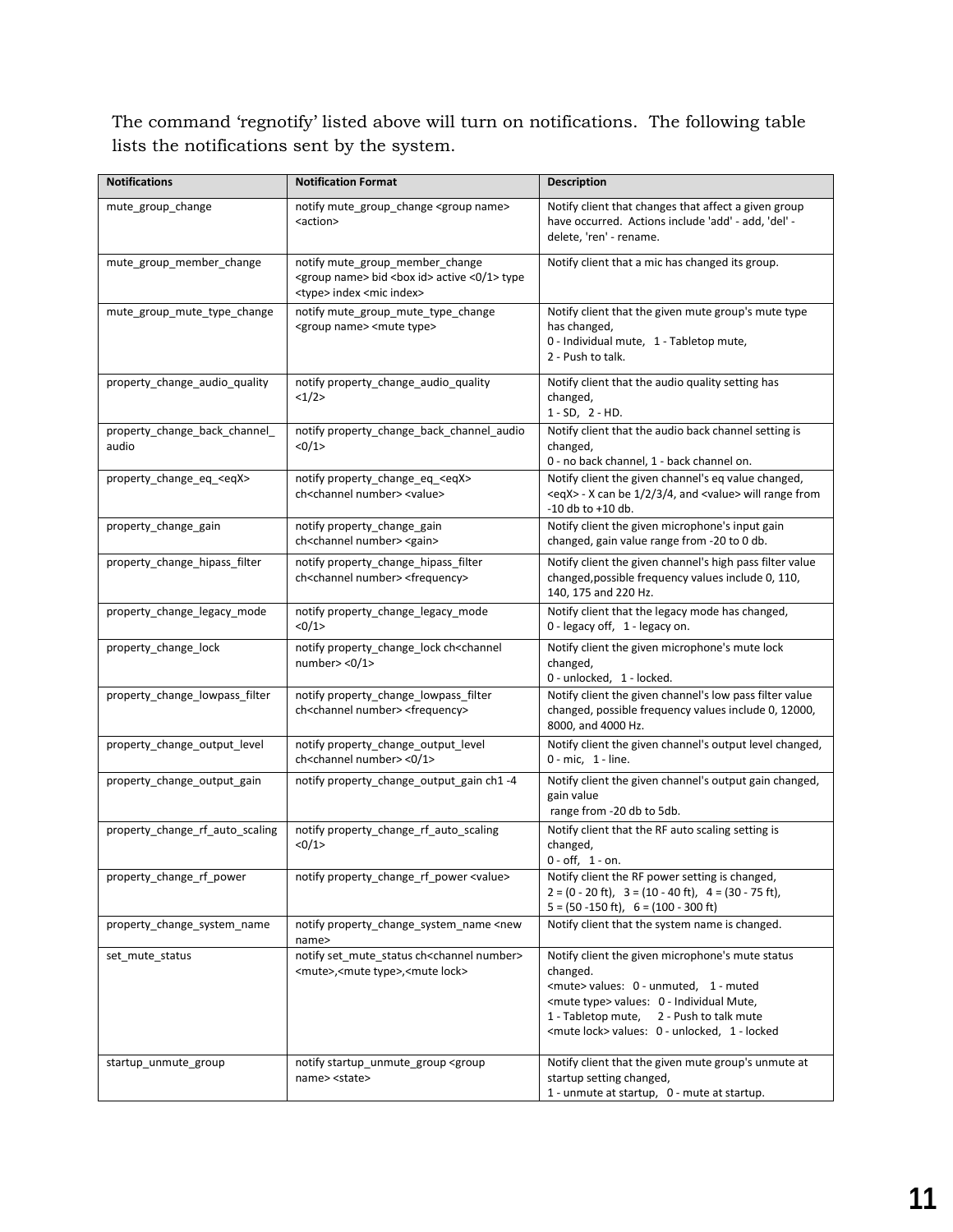| <b>Notifications</b>       | <b>Notification Format</b>                                                                    | <b>Description</b>                                                                                                                                                                                |  |
|----------------------------|-----------------------------------------------------------------------------------------------|---------------------------------------------------------------------------------------------------------------------------------------------------------------------------------------------------|--|
| status change antenna link | notify status change antenna link <status></status>                                           | Notify client antenna link status changed,<br>0 - unlinked, 1 - linked.                                                                                                                           |  |
| status change battery      | notify status change battery ch <channel<br>number&gt; <percentage></percentage></channel<br> | Notify client the given microphone's battery status<br>changes.                                                                                                                                   |  |
| status_change_mic          | notify status_change_mic ch <channel<br>number&gt; <status></status></channel<br>             | Notify client the given microphone's status changed,<br>$0$ - off, $1$ - on,<br>2 - standby,<br>3 - charging, 4 - out of range, 5 - not paired,<br>8 - updating<br>6 - pairing,<br>7 - unpairing, |  |
| status group mute          | notify status_group_mute <group name=""><br/><group mute="" state=""></group></group>         | Notify client the given group's mute status changed.<br>8 - group muted, 0 - group unmuted.                                                                                                       |  |
| upgrade status change      | notify upgrade status change <status></status>                                                | Notify client system upgrade status changed.                                                                                                                                                      |  |
| upgrade status change      | notify upgrade_status_change <component><br/><status></status></component>                    | Notify client components upgrade status changed.                                                                                                                                                  |  |

## <span id="page-11-0"></span>**Legacy Command Tables:**

| <b>Property/Action</b> | <b>Command Format</b>                                                           | <b>Description</b>                                                                                                                                                                                  | Response                                                                 |
|------------------------|---------------------------------------------------------------------------------|-----------------------------------------------------------------------------------------------------------------------------------------------------------------------------------------------------|--------------------------------------------------------------------------|
| batt                   | get batt ch <channel number=""></channel>                                       | Retrieve battery status for mic in specified channel.                                                                                                                                               | val batt ch <channel<br>number&gt;&lt;1/2/3/4&gt;</channel<br>           |
| fp                     | set fp < $0/1$ >                                                                | Set front panel display lock on or off;<br>$0 - Off, 1 - On$                                                                                                                                        | val fp $<0/1$                                                            |
| fw                     | get fw                                                                          | Retrieve system firmware version.                                                                                                                                                                   | val fw $<0/1$                                                            |
| gain                   | set gain ch <channel number=""><br/><math>&lt;0/1/2/80-120&gt;</math></channel> | Configure input gain,<br>values 80 - 100 set the gain from -20 to 0 db<br>values $101 - 120$ will all set the gain 0 db<br>1 - modify gain by $+1$ , 2 - modify gain by $-1$ ,<br>0 - set gain to 0 | val gain ch <channel<br>number&gt; &lt;0/1/2/80-120&gt;</channel<br>     |
| gain                   | get gain ch <channel number=""></channel>                                       | Retrieve input gain for specified channel.                                                                                                                                                          | val gain ch <channel<br>number&gt;&lt;80-120&gt;</channel<br>            |
| lock                   | set lock ch <channel number=""><br/>&lt;0/1&gt;</channel>                       | Turns Mic Lock on or off;<br>$0 - Off, 1 - On$                                                                                                                                                      | val lock ch <channel<br>number&gt; &lt;0/1&gt;</channel<br>              |
| lock                   | get lock ch <channel number=""></channel>                                       | Retrieve Mic Lock for specified channel.                                                                                                                                                            | val lock ch <channel<br>number&gt; &lt;0/1&gt;</channel<br>              |
| mute                   | set mute ch <channel number=""><br/>&lt;0/1&gt;</channel>                       | Mute or unmute specified channel:<br>0 - Unmute, 1 - Mute                                                                                                                                           | val mute ch <channel<br>number <math>&lt;0/1&gt;</math></channel<br>     |
| mute                   | get mute ch <channel number=""></channel>                                       | Retrieve mute state for specified channel.                                                                                                                                                          | val mute ch <channel<br>number&gt;&lt;0/1/2/3/4/5&gt;</channel<br>       |
| pair                   | set pair <0/1>                                                                  | Set base pairing lock on or off;<br>$0 - Off, 1 - On$                                                                                                                                               | val pair $<0/1$                                                          |
| pair                   | set pair ch <channel number=""><br/>&lt;0/1&gt;</channel>                       | Activate pairing mode for selected channel.<br>$0$ - Inactive, $1 -$ Active                                                                                                                         | val pair ch <channel<br>number&gt; &lt;<math>0/1</math>&gt;</channel<br> |
| pair                   | get pair ch <channel number=""></channel>                                       | Retrieve base pairing status for specified channel.                                                                                                                                                 | val pair ch <channel<br>number&gt;&lt;0/1&gt;</channel<br>               |
| pwr                    | set pwr <channel number=""></channel>                                           | Power off microphone for selected channel.                                                                                                                                                          | val pwr <channel number=""></channel>                                    |
| um                     | set um <0/1>                                                                    | Set unmute at startup;<br>$0 - Off, 1 - On$                                                                                                                                                         | val um $<0/1$                                                            |
| tm                     | set tm < $0/1$ >                                                                | Set tabletop mute on or off;<br>$0 - Off, 1 - On$                                                                                                                                                   | val tm <0/1>                                                             |
| type                   | get type ch <channel number=""></channel>                                       | Retrieve mic type for specified channel.                                                                                                                                                            | val type ch <channel<br>number&gt;&lt;1/2/3/4/5&gt;</channel<br>         |
| um                     | get um                                                                          | Retrieve unmute at startup state.                                                                                                                                                                   | val um <0/1>                                                             |
| tm                     | get tm                                                                          | Retrieve tabletop mute state.                                                                                                                                                                       | val tm <0/1>                                                             |